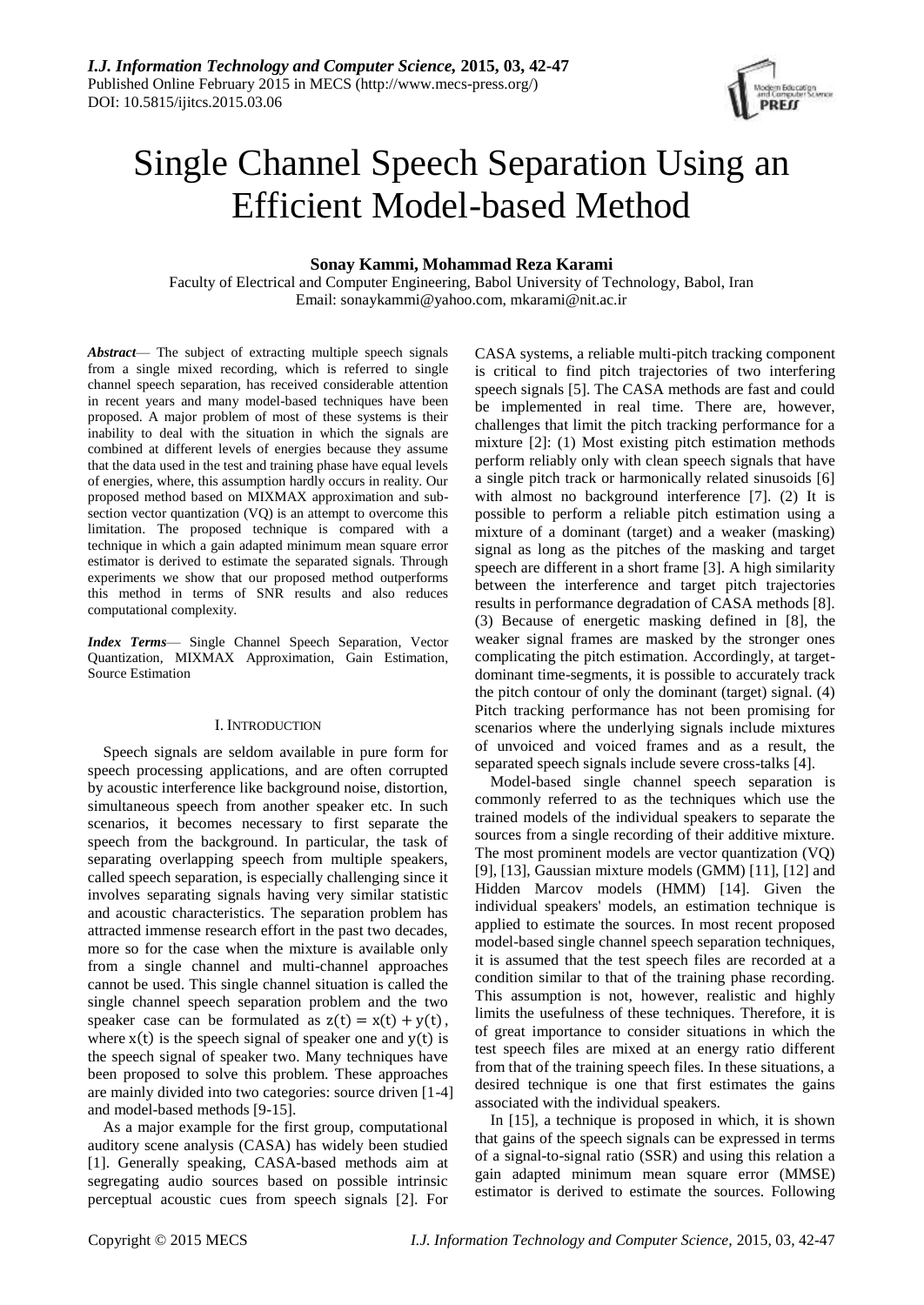that, the patterns of the speakers and SSR which best model the observed signal in an MMSE sense are obtained. However this method sounds efficient to gain estimation, but it results long time processing in practice. In our proposed method we take the superiority of VQ which is simplicity computation to separate the speech signals [13]. In this paper we introduce sub-section VQ and use it instead of conventional VQ to achieve high accuracy in estimating gains and speech signals.

The rest of this paper is organized as follows. In section II, preliminary definitions are described where we express the sources-observation relation in the feature space and also the relation between speakers' gains and energies of the underlying signals. In section III, we give a description of training phase. In this section we introduce sub-section VQ method and show how it is applied in separation process. In section IV, details are given on how the gains of the speakers are estimated and how the estimated gains are applied to estimate the sources. Experimental results are reported in section V where the proposed technique is compared with a gain adapted MMSE estimator [15]. Finally, conclusions are given in section VI.

# II. PRELIMINARY DEFINITIONS

#### *A. Gain-SSR Relation*

In gain adapted methods, the relation between observation signal and the two sources is supposed to be

$$
z(t) = g_x x(t) + g_y y(t) \qquad t = 0, 1, ..., T - 1 \tag{1}
$$

where  $g_x$  and  $g_y$ , which are positive parameters, are speakers' gains and it's supposed that these speech signals have equal power before gain scaling,  $G_0^2 =$ 1  $\frac{1}{T}\sum_{t} x^{2}(t) = \frac{1}{T}$  $\frac{1}{T}\sum_{t} y^{2}(t)$ . In [15] the speakers' gains are obtained in terms of SSR (signal to signal ratio), square root of power of the observation signal and  $G_0^2$ 

$$
g_x \approx \frac{g_z}{G_0 \sqrt{1 + 10^{\frac{-SSR}{10}}}}
$$
 and  $g_y \approx \frac{g_z}{G_0 \sqrt{1 + 10^{\frac{SSR}{10}}}}$  (2)

where  $g_z^2 = \frac{1}{T}$  $\frac{1}{T}\sum_t z^2(t)$  is power of the observation signal and SSR=10  $log_{10} \frac{g_x^2}{g^2}$  $\frac{g_x}{g_y^2}$ . Also,  $a_x$  and  $a_y$  are defined as

> $a_x = log_{10} g_x$  and  $a_y = log_{10} g_y$ (3)

which will be used in gain estimation and source estimation process.

# *B. Sources-Observation Relation*

Log magnitude of discrete furrier transform was selected as our feature. Let  $x(1)$  l = 0,1, ..., L – 1 be the samples of some speech signal segment (frame), possibly weighted by some window function, and let  $X(e^{j2\pi d/L})$ denote the corresponding short time furrier transform.

$$
X\left(e^{\frac{j2\pi d}{L}}\right) = \sum_{l=0}^{L-1} X(l)e^{-\frac{j2\pi ld}{L}} \qquad d = 0, 1, ..., D-1 \qquad (4)
$$

Let X denote the D dimensional, log spectral vector (feature vector) with dth component,  $X(d)$ , defined by

$$
X(d) = \log_{10} |X(e^{j2\pi d/L})| \quad d = 0, 1, ..., D - 1
$$
 (5)

The relations between x[l],  $|X(e^{j2\pi d/L})|$ ,  $\angle X(e^{j2\pi d/L})$ and  $X(d)$  are shown in Fig. 1.

$$
\{x(l)\}_{l=0}^{L-1} \longrightarrow \text{DFT} \longrightarrow \text{log}_{10} \longrightarrow X(d)
$$
\n
$$
X(e^{j2\pi d/L}) \longrightarrow \boxed{\angle} \longrightarrow \boxed{\angle X(e^{j2\pi d/L})}
$$
\n
$$
\text{Fig. 1. Feature extraction}
$$

Let  $x^r$  and  $y^r$  be the L-dimensional vectors of the rth frames for the speech signals of speaker one and two in the time domain, respectively and  $z<sup>r</sup>$  be the corresponding frame of the observation signal. We next form the following vectors as the feature vectors according to Fig. 1

$$
Xr = log10(|FD(xr)|)
$$
 (6)

$$
Y^r = \log_{10}(|F_D(y^r)|) \tag{7}
$$

$$
Z^r = \log_{10}(|F_D(z^r)|) \tag{8}
$$

where  $X^r$ ,  $Y^r$ , and  $Z^r$  denote the D-dimensional log spectral vectors of speaker one, speaker two, and the mixed signal,  $F_D(\cdot)$  denotes the D-point discrete Fourier transform, and |∙| denotes the magnitude operator.

The relation between feature vectors of the observation signal and the sources can be obtained using MIXMAX approximation [16]

$$
\hat{Z}^{r} = MIXMAX(X^{r} + a_{x}, Y^{r} + a_{y}) = [max(X^{r}(1) + a_{x}, Y^{r}(1) + a_{y}), ..., max(X^{r}(d) + a_{x}, Y^{r}(d) + a_{y}), ..., max(X^{r}(D) + a_{x}, Y^{r}(D) + a_{y})]^{T}
$$
\n(9)

This relation is used in the separation process to estimate the sources.

#### III. MODELING THE SOURCES

# *A. VQ Modeling*

VQ is referred to the techniques in which a set of available data vectors  $\Phi = {\varphi_m}$ , m = 1,2, ..., M are partitioned into a number of clusters  $V_n$ ,  $n = 1, 2, ..., N$ such that  $\Phi = \bigcup_{n=1}^{N} V_n$  and  $\bigcap_{n=1}^{N} V_n = \emptyset$ . Every cluster  $V_n$  is represented by a vector called a codevector  $c_n$  and the set of all codevectors is called a codebook  $C = \{c_n, c_n\}$ 

 $n = 1, 2, \dots, N$ . In this paper we use LBG algorithm for VQ [17]. In this algorithm, clustering is performed in a way two optimality criteria which are: nearest neighbor condition

$$
V_{n} = \{\varphi_{m}: ||\varphi_{m} - c_{n}||^{2} < ||\varphi_{m} - c_{n'}||^{2}, \ n \neq n'\} \quad (10)
$$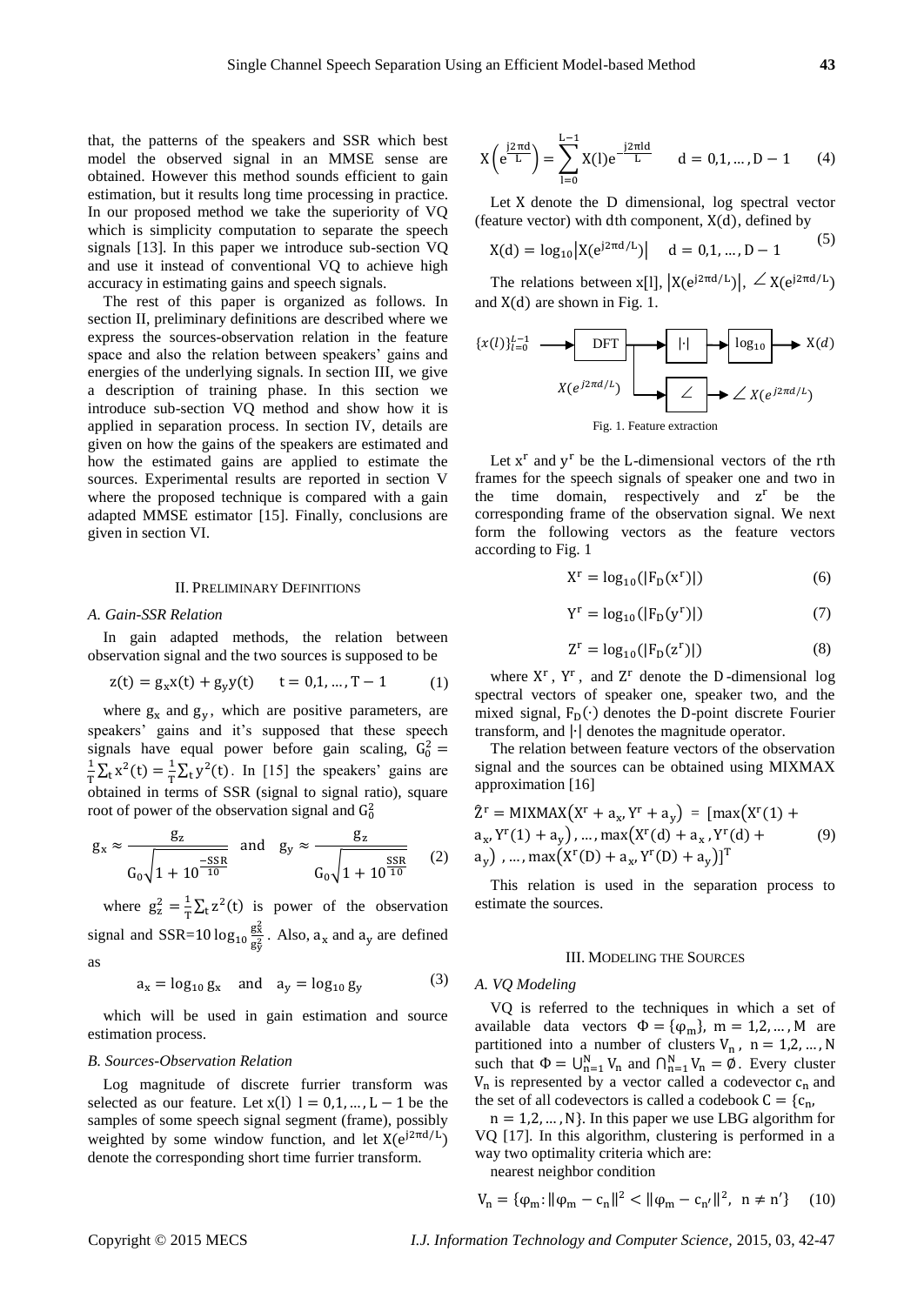and centroid condition

$$
c_n = \frac{\sum_{\varphi_m \in V_n} \varphi_m}{\sum_{\varphi_m \in V_n} 1} \qquad n = 1, 2, ..., N \qquad (11)
$$

are met. In VQ modeling, a codebook is obtained for every speaker using training feature vectors of that speaker.

# *B. Sub-section VQ Modeling*

In this method, training log spectral vectors for each speaker are divided into four sub-sections and for every sub-section, a VQ model is obtained. Also, log spectral vector of observation  $(Z<sup>r</sup>)$  is divided into four subsections such that  $Z^r = [Z_1^r; Z_2^r; Z_3^r; Z_4^r]$ . We assume  $X^r =$  $[X_1^r; X_2^r; X_3^r; X_4^r]$  and  $Y^r = [Y_1^r; Y_2^r; Y_3^r; Y_4^r]$  in which,  $X_{k}^r$ ,  $k = 1,2,3,4$  is the kth sub-section vector of  $X<sup>r</sup>$  and also,  $Y_{k}^{r}$ , k = 1,2,3,4 is the kth sub-section vector of  $Y^{r}$ . According to (9) we have

$$
\hat{Z}_{k}^{r} = MIXMAX(X_{k}^{r} + a_{x}, Y_{k}^{r} + a_{y}) \quad k = 1,2,3,4 \quad (12)
$$

Sub-section VQ models are used to estimate the gains and the sources.

#### IV. ESTIMATING THE SOURCES

The single channel speech separation presented in this paper involves three stages. In the first stage, the speakers' gains are estimated. In the second stage, the estimated gains of the speakers are used to estimate the sub-section feature vectors of each speaker and in the third stage, time domain signal of each speaker is obtained from feature vectors of the associated speaker. Fig. 2 illustrates our proposed gain adapted single channel speech separation method. As the figure shows, Z<sup>r</sup> indicates the feature vector of the observation signal,  $C_k^x$ ,  $k = 1,2,3,4$  is the codebook of speaker x in the kth sub-section,  $C_k^y$ ,  $k = 1,2,3,4$  is the codebook of speaker y in the kth sub-section and  $\hat{X}$  is estimated feature vector of speaker x.

# *A. Gain Estimation*

As the Fig. 2 shows, the gains of the speakers are estimated in the first sub-section. In order to estimate the gains, we estimate the SSR. For a given SSR,  $a_x$  and  $a_y$ are obtained using (2) and (3). Let  $\tilde{c}_{1i,j}^{mix}$  be MIXMAX estimator of two arbitrary codevectors in the first subsection, that is,

$$
\tilde{c}_{1_{i,j}}^{\text{mix}} = \text{MIXMAX} \left( c_{1_i}^x + a_x, c_{1_j}^y + a_y \right) \tag{13}
$$

where  $c_{1i}^x$  and  $c_{1j}^y$  are two arbitrary codevectors of speaker x and speaker y, respectively. All pairs of codevectors  $\{c_{1j}^x, c_{1j}^y\}$  are compared to find the minimum mean square error (MMSE) compared to the observation signal's feature vector  $Z_1^r$ . SSR which minimizes the MMSE for all frames is selected as the estimated SSR



Fig. 2. Schematic of our proposed gain adapted single channel speech separation system

$$
SSR^* = \arg\min_{SSR} \sum_{r} \min_{i,j} \left( \sum_{d} \left( Z_1^r(d) - \tilde{c}_{1i,j}^{mix}(d) \right)^2 \right)
$$
(14)

We define 
$$
Q(SSR) = \sum_{r} \min_{i,j} \left( \sum_{d} \left( Z_1^r(d) - \tilde{c}_{1i,j}^{\text{mix}}(d) \right)^2 \right)
$$
.

Unlike the  $Q(SSR)$  defined in [15], it can be shown that our proposed Q(SSR) is a convex function. Here we give a brief description to prove it: using (13), (3) and (2),  $Z_1^{\rm r}$ (d) –  $\tilde{c}_{1_{i,j}}^{\rm mix}$ (d) can be written as

$$
Z_1^r(d) - \max\left(c_{1}^x(d) + \log_{10}\left(\frac{g_z}{G_0}\right) - \frac{1}{2}\log_{10}\left(1 + \frac{10^{-5\text{SR}}}{10}\right), c_{1j}^y(d) + \log_{10}\left(\frac{g_z}{G_0}\right) - \frac{1}{2}\log_{10}\left(1 + 10^{\frac{5\text{SR}}{10}}\right)\right).
$$
  
Both 
$$
-\frac{1}{2}\log_{10}\left(1 + 10^{\frac{-5\text{SR}}{10}}\right) \text{ and } -\frac{1}{2}\log_{10}\left(1 + 10^{\frac{5\text{SR}}{10}}\right)
$$
  

$$
10^{\frac{5\text{SR}}{10}}
$$
 are concave functions. So, both functions in max function argument are concave functions. Max of two

function argument are concave functions. Max of two concave functions is a concave function and when it's multiplied by a negative number, it becomes convex. So,  $Z_1^r(d) - \tilde{c}_{1i,j}^{mix}(d)$  is a convex function. Since power two of a convex function, summation of a number of convex functions and min of a number of convex functions are all convex functions, we deduce that  $Q(SSR)$  =  $\sum_{\rm r} \min_{\rm i,j} \left( \sum_{\rm d} \left( {\rm Z}_{\rm 1}^{\rm r}({\rm d}) - \tilde{\rm c}^{\rm mix}_{\rm 1ij}({\rm d}) \right)^2 \right)$ r min  $\left(\sum_{d} \left( Z_{1}^{r}(d) - \tilde{c}_{1}^{mix}(d) \right) \right)$  is a convex function. More information about convex functions can be found in [18].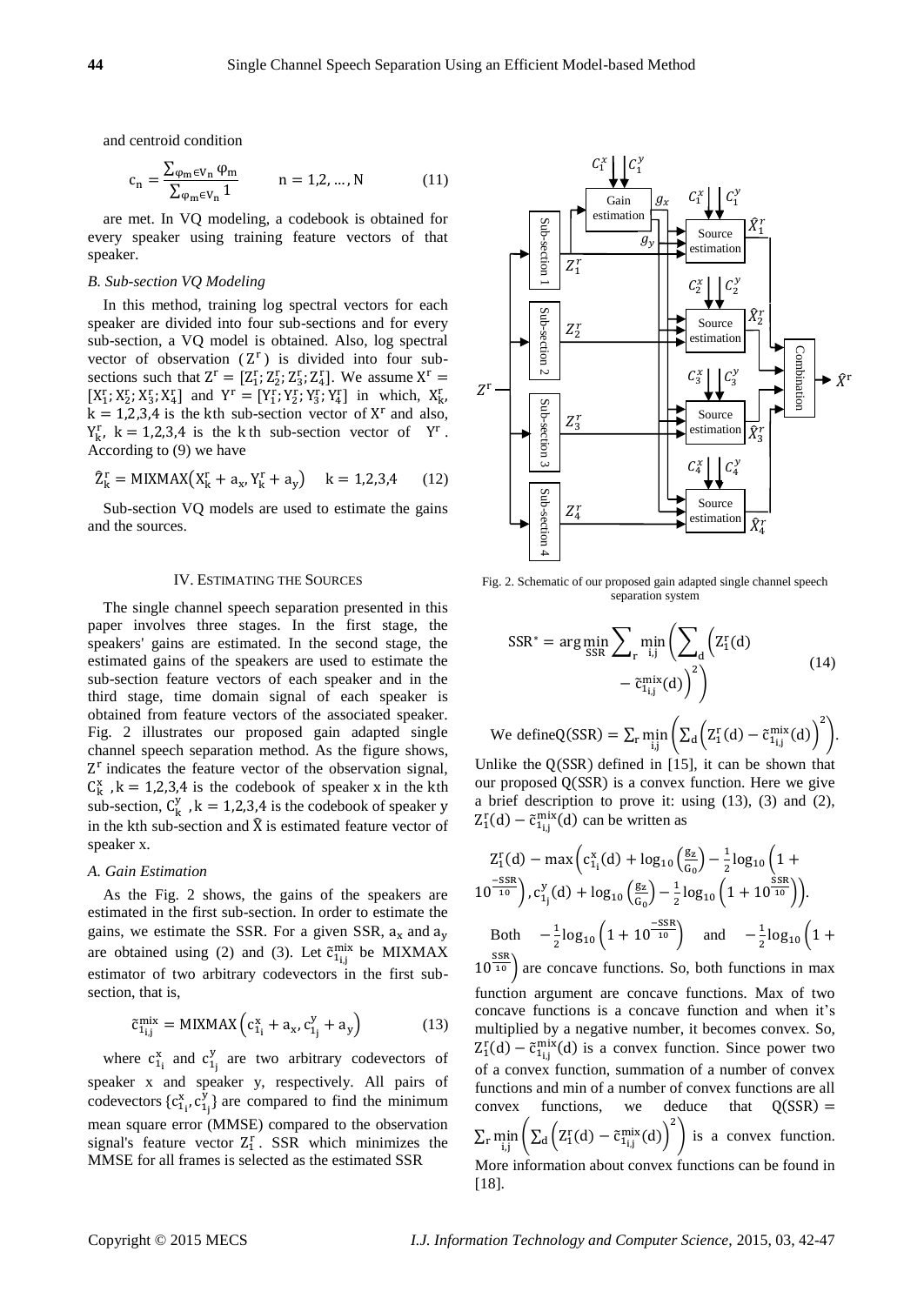As we proved above,  $Q(SSR)$  is a convex function, so it has a global minimum, mathematically  $Q(SSR^*)$  <  $Q(SSR)$ ,  $\forall SSR \neq SSR^*$ . To find SSR<sup>\*</sup>, we can use a very efficient iterative quadratic optimization algorithm presented in [19] and used in [15]. In this algorithm, three points are selected

$$
\{(\textsf{SSR}_{\iota}, \textsf{Q}(\textsf{SSR}_{\iota})) , (\textsf{SSR}_{\iota}, \textsf{Q}(\textsf{SSR}_{\iota})) , (\textsf{SSR}_{\iota}, \textsf{Q}(\textsf{SSR}_{\iota}))\}
$$

and they are updated each iteration to obtain a quadratic function of the form  $f(x) = ax^2 + bx + c$ . Update of the points is performed using  $x^* = -\frac{b}{2}$  $\frac{0}{2a}$ , the value that minimizes  $f(x)$ , and  $Q(x^*)$ . For initialization we regard:  $SSR_t \leftarrow SSR_{\text{min}}$ ,  $SSR_r \leftarrow SSR_{\text{max}}$ , and  $SSR_c \leftarrow$ an arbitrary value between  $SSR_{min}$  and  $SSR_{max}$ . The algorithm iterates until reaching a value of  $SSR_c$  that  $Q(SSR<sub>t</sub>) \ge Q(SSR<sub>c</sub>) \le Q(SSR<sub>r</sub>)$ . In experiments, we can see that for  $SSR > 18$  dB the signal with higher energy which is called target signal, completely masks the signal with lower energy known as interference signal. So we can set  $SSR_{\text{min}} = 0$  dB and  $SSR_{\text{max}} = 18$  dB. Now, using the estimated SSR (SSR<sup>∗</sup> ) we obtain the estimated gains of the sources  $(g_x^*$  and  $g_y^*$ ) from (2). The estimated gains are used in the next subsection to estimate the feature vectors.

## *B. Source Estimation*

Using the estimated gains of the sources, we obtain  $a_x^*$ and  $a_y^*$  from (3) and use them to form the MIXMAX estimator of two arbitrary codevectors of the speaker one and speaker two in the kth sub-section

$$
\tilde{c}_{k_{i,j}}^{\text{mix}} = \text{MIXMAX}\left(c_{k_i}^x + a_{x}^*, c_{k_j}^y + a_{y}^*\right) \tag{15}
$$

Then in each sub-section, for each frame we select the optimal codevectors that cause minimum mean square error (MMSE) between the feature vector of the observation signal and the MIXMAX estimator

$$
\{i^*, j^*\} = \arg\min_{i,j} \left( \sum_{d} \left( Z_k^r(d) - \tilde{c}_{k_{i,j}}^{mix}(d) \right)^2 \right) \tag{16}
$$

Then, we use a simple soft mask filter to estimate log spectral vectors of speaker x and speaker y. In this method, the dth component of the estimated log spectral vector in the kth sub-section for speaker x is given by

$$
\begin{align}\n\widehat{X}^r_k(d) \\
&= \begin{cases}\nZ^r_k(d) - a^*_x & c^x_{k_i^*}(d) + a^*_x > c^y_{k_j^*}(d) + a^*_y \\
c^x_{k_i^*}(d) & c^x_{k_i^*}(d) + a^*_x < c^y_{k_j^*}(d) + a^*_y\n\end{cases}\n\end{align}
$$
\n(17)

Similarly, the estimation of  $Y_k^r(d)$  is given by

Ŷ r (d) k = { Zk r (d) −a<sup>y</sup> ∗ ckj ∗ y (d) + a<sup>y</sup> <sup>∗</sup> <sup>&</sup>gt; <sup>c</sup><sup>k</sup><sup>i</sup> ∗ x (d)+ a<sup>x</sup> ∗ ckj ∗ y (d) <sup>c</sup><sup>k</sup><sup>j</sup> ∗ y (d) +a<sup>y</sup> <sup>∗</sup> <sup>&</sup>lt; <sup>c</sup><sup>k</sup><sup>i</sup> ∗ x (d)+ a<sup>x</sup> ∗ (18)

Then, the estimated sub-section vectors of each speaker are combined to obtain the entire feature vector

of each speaker, 
$$
\hat{X}^r = [\hat{X}_1^r; \hat{X}_2^r; \hat{X}_3^r; \hat{X}_4^r]
$$
,  $\hat{Y}^r = [\hat{Y}_1^r; \hat{Y}_2^r; \hat{Y}_3^r; \hat{Y}_4^r]$ .

#### *C. Synthesizing Estimated Speech Signals*

Here, the reverse of what we do for feature extraction is applied to the estimated log spectral vectors of each speaker to obtain time domain signals:

The estimated log spectral vectors of each frame  $(\hat{X}^r)$  are transformed to the spectral domain and combined with the phase of the observed signal. Then, a D-point inverse DFT is applied to transform the vectors to the time domain. Mathematically, the procedure is expressed by

$$
\hat{\mathbf{x}}^{\mathbf{r}} = \mathbf{F}_{\mathbf{D}}^{-1} \left( 10^{\hat{\mathbf{x}}^{\mathbf{r}}} \exp \left[ (-1)^{\frac{1}{2}} \angle \mathbf{F}_{\mathbf{D}}(\mathbf{z}^{\mathbf{r}}) \right] \right) \tag{19}
$$

and

$$
\hat{y}^{\rm r} = F_{\rm D}^{-1} \left( 10^{\hat{\gamma}^{\rm r}} \exp \left[ (-1)^{\frac{1}{2}} \angle F_{\rm D}(z^{\rm r}) \right] \right) \tag{20}
$$

where ∠ denotes the phase operator, exp[⋅] denotes the exponential function, and  $F_D^{-1}(\cdot)$  represents the Dpoint inverse Furrier transform and  $\hat{x}$  and  $\hat{y}$  are the estimated frames of signals in the time domain. Finally the inverse transformed vectors are multiplied by a Hann window and then the overlap-add method is used to recover the sources in the time domain.

# V. EXPERIMENTAL RESULTS

Our proposed method is evaluated in this section and it's compared with the method presented in [15] which is a gain adapted MMSE estimator. The database we use for our experiments is presented in [20]. In our experiments, the sampling rate of the signals is decreased to 8 kHz from the original 25 kHz. In the test phase, to obtain mixed signals with different SSRs we select 10 pairs of speech files randomly that are not used in the training phase and mix them at SSRs equal to 0, 6, 12 and 18 dB. In the mixed signal, the speech signal that has higher gain is the target signal and the signal with lower gain is the interference signal. In both training and test phases, frames of the speech files are obtained using a hamming window whose length is 50 ms and it's frame shift equals 20 ms. In the phase of reconstructing separated speech files, a Hann window is used in overlap add method. To obtain feature vectors of them, a 512 point discrete furrier transform is applied to them and after taking log magnitude of them and discarding their symmetric portions, 257 dimensional feature vectors are obtained. Afterward, we select 128 codevectors as the size of the codebook. In order to generate sub-section VQ models, training feature vectors of each speaker are divided into 4 sub-sections, 65-point log spectral vectors for first subsection and 64-point log spectral vectors for other subsections, and a VQ model is obtained for every subsection.

The similarity between the original signal and the estimated signal of speaker x is measured by signal-tonoise ratio (SNR) which is defined as follows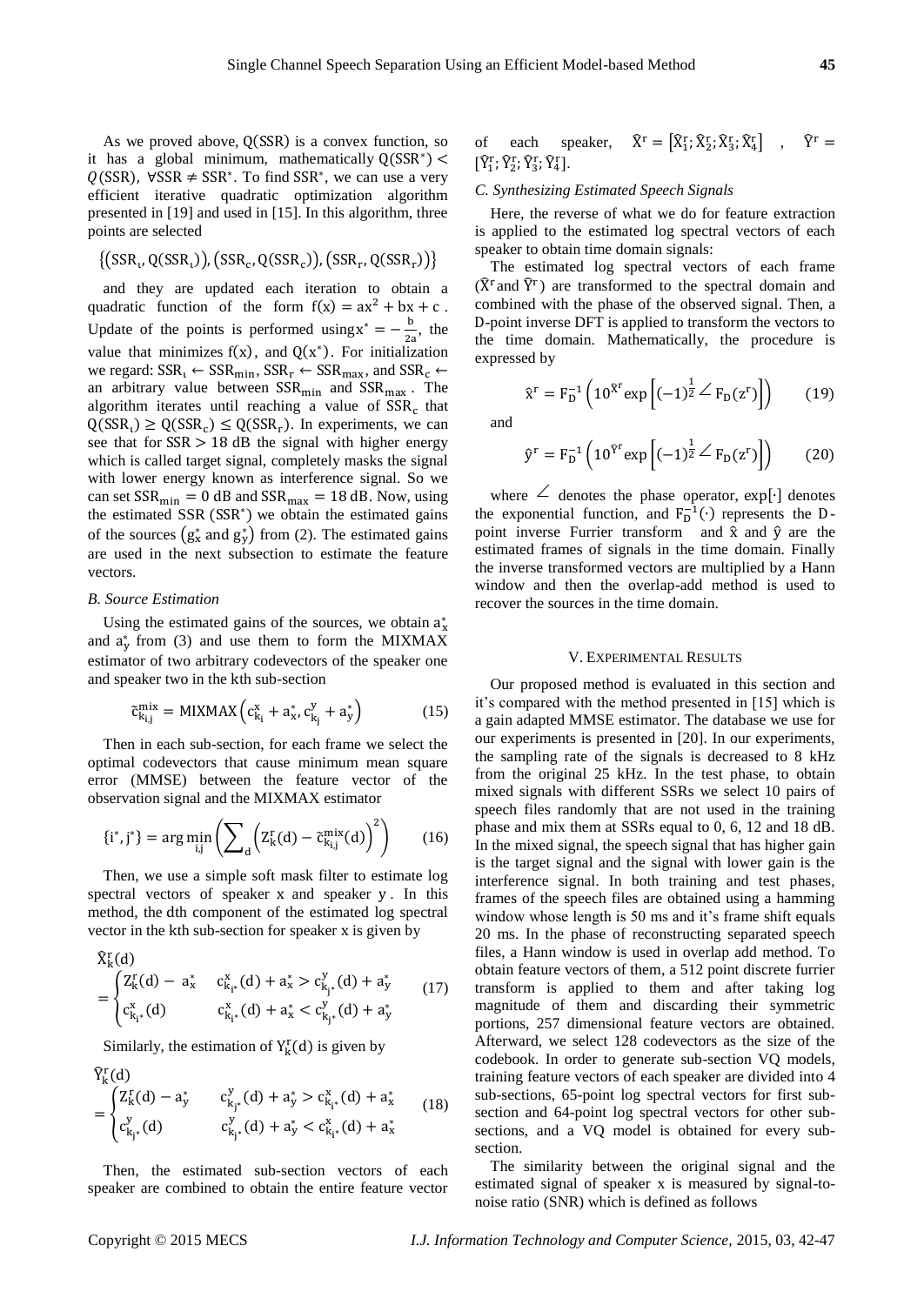$$
SNR_x = 10 \log_{10} \left[ \frac{\sum_{t} (x(t))^2}{\sum_{t} (x(t) - \hat{x}(t))^2} \right]
$$
(21)

where  $x(t)$  and  $\hat{x}(t)$  are the original and estimated speech signals respectively.

Our experiments include two stages: in the first stage, in order to show the effectiveness of our proposed VQ based gain estimation approach in the first sub-section, we select 20 pairs of speech files randomly and mix them at random integer SSRs within the interval [0, 18] dB. Then we estimate the SSR for each mixture using (14) and compare it with the actual SSR. We also keep tracking of the number of iterations performed in the quadratic optimization algorithm to reach estimated SSR ( SSR<sup>∗</sup> ). Our experimental results of this stage are presented in Table 1. This table includes 4 columns. The first column determines the number of the mixture. The second column gives us the actual SSR of the corresponding mixture. The third column gives us the estimated SSR of the corresponding mixture and the forth column reports the number of iterations at which the quadratic optimization algorithm is reached to the corresponding estimated SSR. As it can be seen from the table, our proposed gain estimation approach estimates the SSR with reasonable accuracy and these estimated SSRs are reached with only one or two iterations for most of the cases.

Table 1. Experimental results of our proposed gain estimation method performed on 20 randomly selected pairs of speech files and mixed at random integer SSRs within interval [0, 18] dB

| mixture        | <b>SSR</b> <sup>actual</sup> | SSR*    | Itr            |
|----------------|------------------------------|---------|----------------|
| $\mathbf{1}$   | 7                            | 6.0204  | $\mathbf{1}$   |
| $\mathbf{2}$   | 12                           | 11.0332 | 3              |
| 3              | 5                            | 5.6115  | $\mathbf{1}$   |
| $\overline{4}$ | $\mathbf{1}$                 | 1.5112  | $\mathbf{1}$   |
| 5              | 10                           | 8.7727  | $\overline{2}$ |
| 6              | 9                            | 8.5915  | $\mathbf{1}$   |
| $\overline{7}$ | 6                            | 7.5366  | $\overline{2}$ |
| 8              | $\mathfrak{2}$               | 2.2444  | $\mathbf{1}$   |
| 9              | 15                           | 15.1206 | $\overline{c}$ |
| 10             | $\overline{4}$               | 3.4199  | $\mathbf{1}$   |
| 11             | 8                            | 7.8029  | $\overline{2}$ |
| 12             | 13                           | 12.5192 | $\mathbf{1}$   |
| 13             | 17                           | 16.4497 | $\mathbf{1}$   |
| 14             | $\mathfrak{2}$               | 2.8750  | $\overline{2}$ |
| 15             | 11                           | 11.9618 | 3              |
| 16             | 5                            | 4.4533  | $\mathbf{1}$   |
| 17             | 3                            | 4.0130  | $\mathbf{1}$   |
| 18             | 9                            | 8.1751  | $\mathbf{1}$   |
| 19             | 14                           | 12.2161 | 3              |
| 20             | 7                            | 5.8547  | $\mathbf{1}$   |

In the second stage of our experiments, we try to show the effectiveness of the entire gain adapted single channel speech separation system we proposed. For this purpose,

we select 10 pairs of speech files randomly that are not included in the training phase and mix them at SSRs equal to 0, 6, 12 and 18 dB. Fig. 3 and Fig. 4 show averaged SNR results versus SSR for separated target and interference speech signals respectively, for: our proposed method ( $\Diamond$  line), the method presented in [15] which is a gain adapted MMSE estimator  $(\Box$  line), our proposed method without gain adaptation  $(Δ line)$ , and MMSE estimator (o line). As the figures show, our proposed method outperforms the gain adapted MMSE estimator for both target and interference signals and also it can obviously be seen that when gain estimation is not included in that methods, separation performance greatly degrades which signifies importance of gain estimation in model-based methods. Our proposed method has much lower computational complexity with respect to gain adapted MMSE estimator, because both gain estimation and source estimation phases in our method deal with fewer parameters.



Fig. 3. averaged SNR versus SSR for separated target speech files obtained from our proposed method (a), gain adapted MMSE estimator (b), our proposed method without gain estimation (c) and MMSE estimator (d



Fig. 4. averaged SNR versus SSR for separated interference speech files obtained from our proposed method (a), gain adapted MMSE estimator (b), our proposed method without gain estimation (c) and MMSE estimator (d)